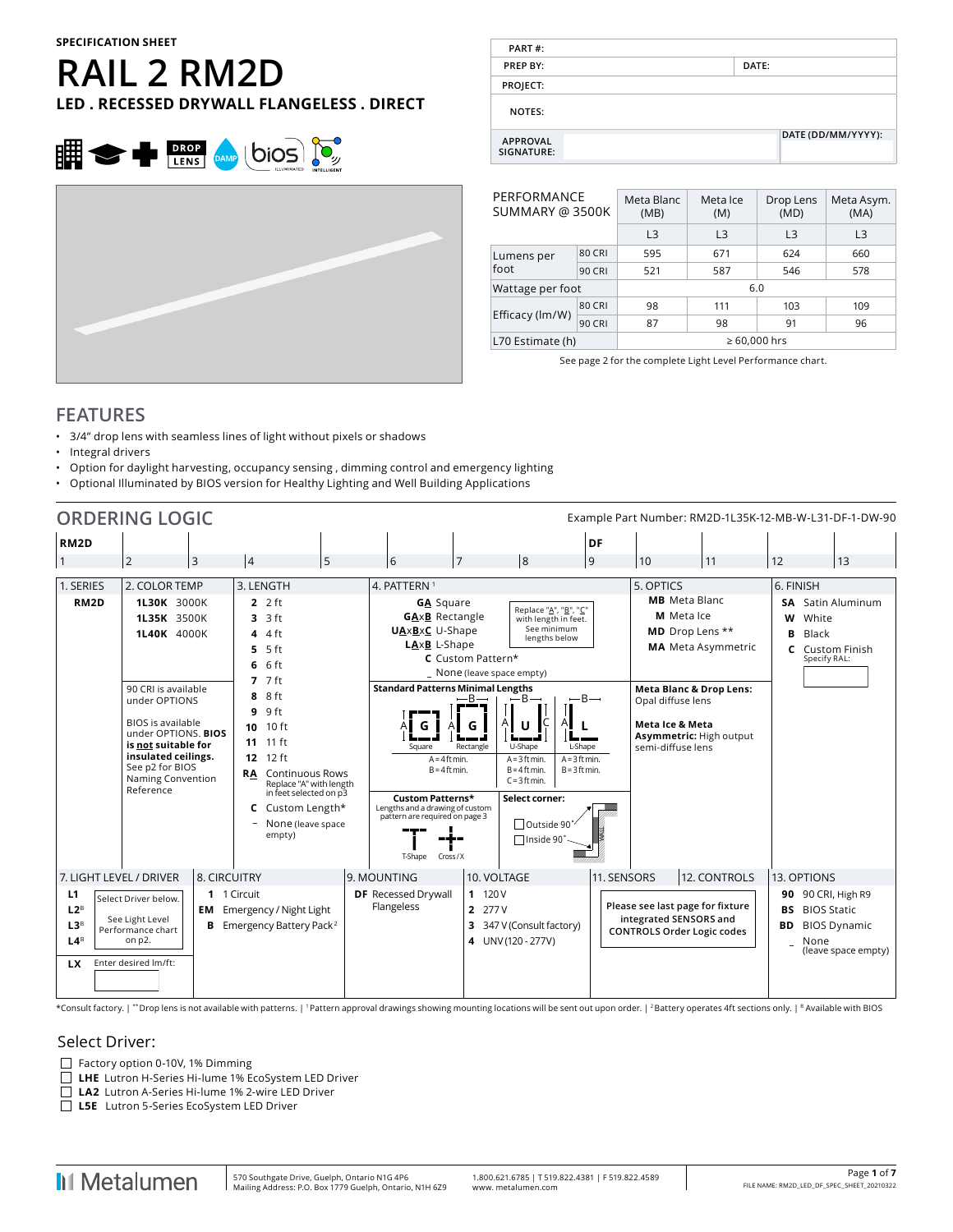# **Light Level Performance**

**3500K, 80 CRI, 0-10V Dimming (Standard)**

|             |                    | Meta Blanc (MB)     |                    |                    | Meta Ice (M)        |                    |                    | Drop Lens (MD)      |                    | Meta Asymmetric (MA) |                     |                    |  |  |
|-------------|--------------------|---------------------|--------------------|--------------------|---------------------|--------------------|--------------------|---------------------|--------------------|----------------------|---------------------|--------------------|--|--|
| Light Level | Lumens<br>per foot | Wattage<br>per foot | Efficacy<br>(lm/W) | Lumens<br>per foot | Wattage<br>per foot | Efficacy<br>(lm/W) | Lumens<br>per foot | Wattage<br>per foot | Efficacy<br>(lm/W) | Lumens<br>per foot   | Wattage<br>per foot | Efficacy<br>(lm/W) |  |  |
| L1          | 350                | 3.5                 | 101                | 408                | 3.5                 | 118                | 367                | 3.5                 | 104                | 401                  | 3.5                 | 116                |  |  |
| L2          | 438                | 4.4                 | 99                 | 503                | 4.4                 | 114                | 459                | 4.4                 | 103                | 495                  | 4.4                 | 112                |  |  |
| L3          | 595                | 6.0                 | 98                 | 671                | 6.0                 | 111                | 624                | 6.0                 | 103                | 660                  | 6.0                 | 109                |  |  |
| L4          | 1105               | 12.1                | 91                 | 1236               | 12.1                | 102                | 1158               | 12.5                | 92                 | 1079                 | 10.6                | 102                |  |  |

#### **Lumen Adjustment Factor (Standard)**

| Color Temp | 80 CRI | 90 CRI |
|------------|--------|--------|
| 3000K      | 0.984  | 0.880  |
| 3500K      | 1.000  | 0.875  |
| 4000K      | 1.032  | 0.879  |

#### **BIOS 3500K**

|                             | Meta Blanc (MB) |                    |                     |                    |                    | Meta Ice (M)        |                    |                    | Drop Lens (MD)      |                    | Meta Asymmetric (MA) |                     |                    |  |  |
|-----------------------------|-----------------|--------------------|---------------------|--------------------|--------------------|---------------------|--------------------|--------------------|---------------------|--------------------|----------------------|---------------------|--------------------|--|--|
|                             |                 | Lumens<br>per foot | Wattage<br>per foot | Efficacy<br>(lm/W) | Lumens<br>per foot | Wattage<br>per foot | Efficacy<br>(lm/W) | Lumens<br>per foot | Wattage<br>per foot | Efficacy<br>(lm/W) | Lumens<br>per foot   | Wattage<br>per foot | Efficacy<br>(lm/W) |  |  |
| Distribution %<br>(Up/Down) |                 | 0/100              |                     |                    |                    | 0/100               |                    |                    | 6/94                |                    | 0/100                |                     |                    |  |  |
|                             | L2              | 582                | 9.4                 | 62                 | 646                | 9.4                 | 69                 | 640                | 9.4                 | 68                 | 633                  | 9.4                 | 67                 |  |  |
| Static                      | L3              | 775                | 13.3                | 58                 | 861                | 13.3                | 65                 | 853                | 13.3                | 64                 | 844                  | 13.3                | 63                 |  |  |
|                             | L4              | 947                | 17.2                | 55                 | 1052               | 17.2                | 61                 | 1042               | 17.2                | 61                 | 947                  | 17.2                | 55                 |  |  |
|                             | L2              | 523                | 9.4                 | 55                 | 582                | 9.4                 | 62                 | 576                | 9.4                 | 61                 | 570                  | 9.4                 | 61                 |  |  |
| Dynamic                     | L <sub>3</sub>  | 697                | 13.3                | 52                 | 775                | 13.3                | 58                 | 768                | 13.3                | 58                 | 760                  | 13.3                | 57                 |  |  |
|                             | L4              | 852                | 17.2                | 50                 | 947                | 17.2                | 55                 | 938                | 17.2                | 55                 | 852                  | 17.2                | 50                 |  |  |
| R <sub>9</sub>              |                 |                    |                     |                    |                    |                     |                    | $\geq 90$          |                     |                    |                      |                     |                    |  |  |
| $COI**$                     |                 |                    | < 3.3               |                    |                    |                     |                    |                    |                     |                    |                      |                     |                    |  |  |
| EML or M/P*                 |                 |                    |                     |                    |                    |                     |                    | 0.8                |                     |                    |                      |                     |                    |  |  |

\* EML or M/P is a ratio that describes the relative melanopic lux (M) versus the photopic lux (P). BIOS provides the following m/p values:<br>3000K = 0.7, 3500K = 0.8, 4000K = 0.9. \*\* COI - Cyanosis Observation Index.



**BIOS Naming Convention Reference**

| BIOS<br>Static | 3500K | 35BIOSST |
|----------------|-------|----------|
|                | 4000K | 40BIOSST |
| ynamic<br>BIOS | 3500K | 35BIOSDY |
|                | 4000K | 40BIOSDY |

**BIOS | Lumen** 

**Adjustment Factor (LAF)**

| Color Temp | LAF  |
|------------|------|
| 3500K      | 1.00 |
| 4000K      | 1.05 |

Metalumen's light level performance metrics are subject to manufacturers component tolerances.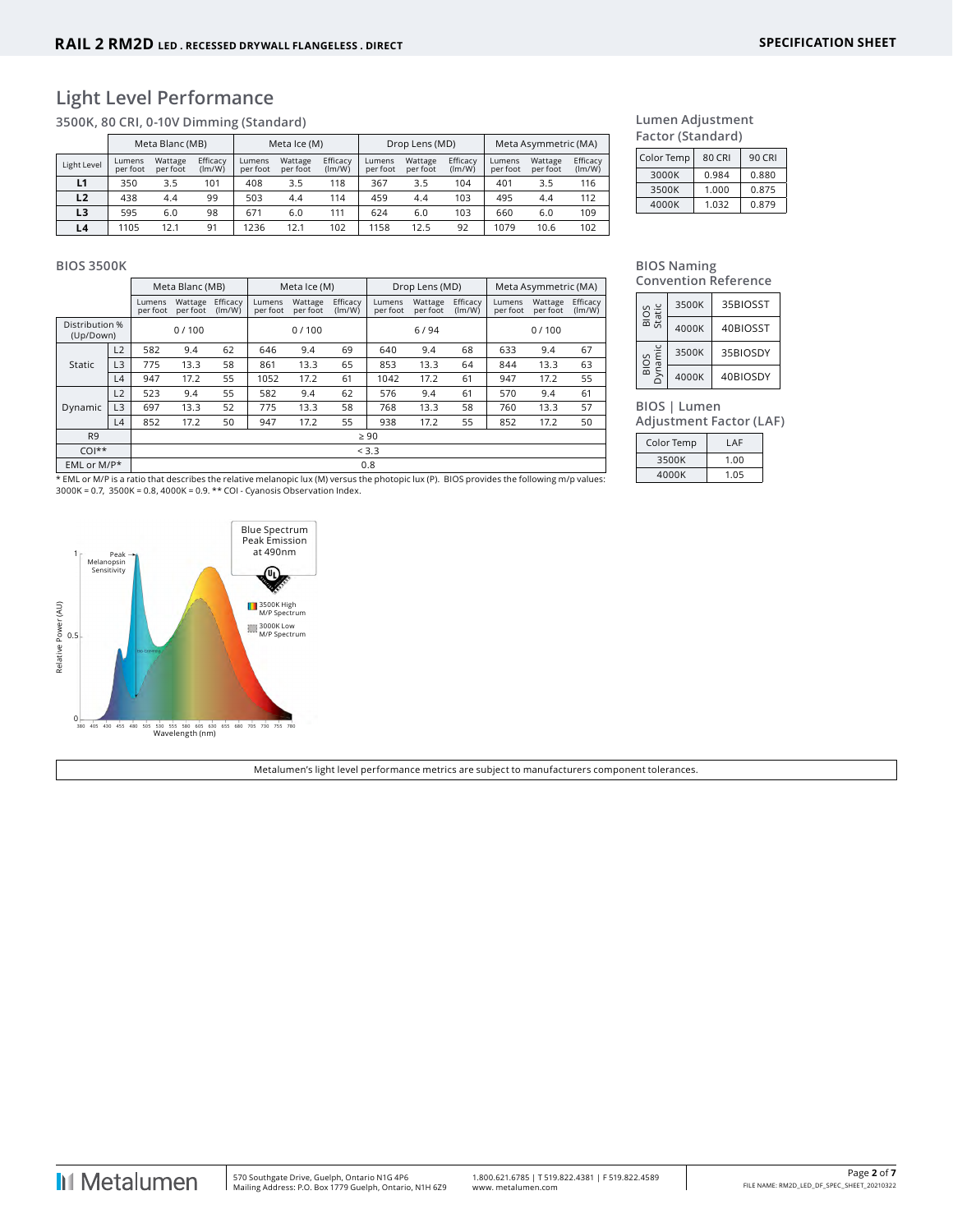# **CONTINUOUS ROWS**

Step 1) Indicate desired quantity of rows under the QTY column

Step 2)  $\Box \leftarrow$  Pods  $\overline{\rightarrow}$  If applicable, select pod(s) per row to indicate desired emergency lighting / night light / battery location. If a similar row requires a different Emergency lighting location, please fill out another sheet.

Record drawings for rows not represented here will be sent out upon order. **LEGEND** Standard Wire Entry Location Max. Recommended Length Max. Recommended Length<br>Drywall Opening<br>(Max. Rec. Width = 72 mm) (Max. Rec. Width = 72 mm) (located on the end cap) Alone / Start Length Alone / Start Length Emergency (EM) / Night Light Location Drywall Opening Nominal Length Nominal Length Mid Length(s) Mid Length(s) (4 ft sections) End Length **EM or Battery Wire Entry Location**<br>**EM wire entry is on the end can)**  (EM wire entry is on the end cap) Max. A ROWS IN PLAN VIEW A = Run Length (Body) **QTY** Rows are for demonstration purposes only and are not to scale. EM / Night Light and EM or Battery Wire Entry 1227 [48.3] **4'** <sup>1237</sup> location in relation to pod selections:  $[48.7]$  4 Example 20 ft run 2444 [96.2]  $\Box$ ञ П V) **8'** <sup>2454</sup>  $\frac{2454}{[96.6]}$  8 ☑ Ø 3661 [144.1] **12'** <sup>3671</sup> [144.5] <sup>12</sup> 4885 [192.3] **16'**  $\begin{bmatrix} 4896 \\ 192.8 \end{bmatrix}$  8 8 6102 [240.2] **20'**  $\begin{bmatrix} 6113 \\ 240.7 \end{bmatrix}$  12 8 7319 [288.1]  $\leftarrow$  72 [2.8]-**24'**  $\begin{bmatrix} 7330 \\ 288.6 \end{bmatrix}$  12 12 Max. Recommended Drywall Opening 8534 [336.0] **28'**  $\begin{bmatrix} 8545 \ 336.4 \end{bmatrix}$  8 12 8 9742 [383.5] **32'**  $\begin{bmatrix} 9752 \\ 383.9 \end{bmatrix}$  12 8 12 10968 [431.8] **36'** <sup>10979</sup> [432.2] <sup>12</sup> <sup>12</sup> <sup>12</sup> 12164 [487.9] **40'** <sup>12175</sup> [479.3] <sup>12</sup> 8, 8 <sup>12</sup> 13390 [527.2] **44'** <sup>13401</sup> [527.6] <sup>12</sup> 12, 8 <sup>12</sup> 14616 [575.4] **48'** <sup>14627</sup> [575.9] <sup>12</sup> 12, 12 <sup>12</sup>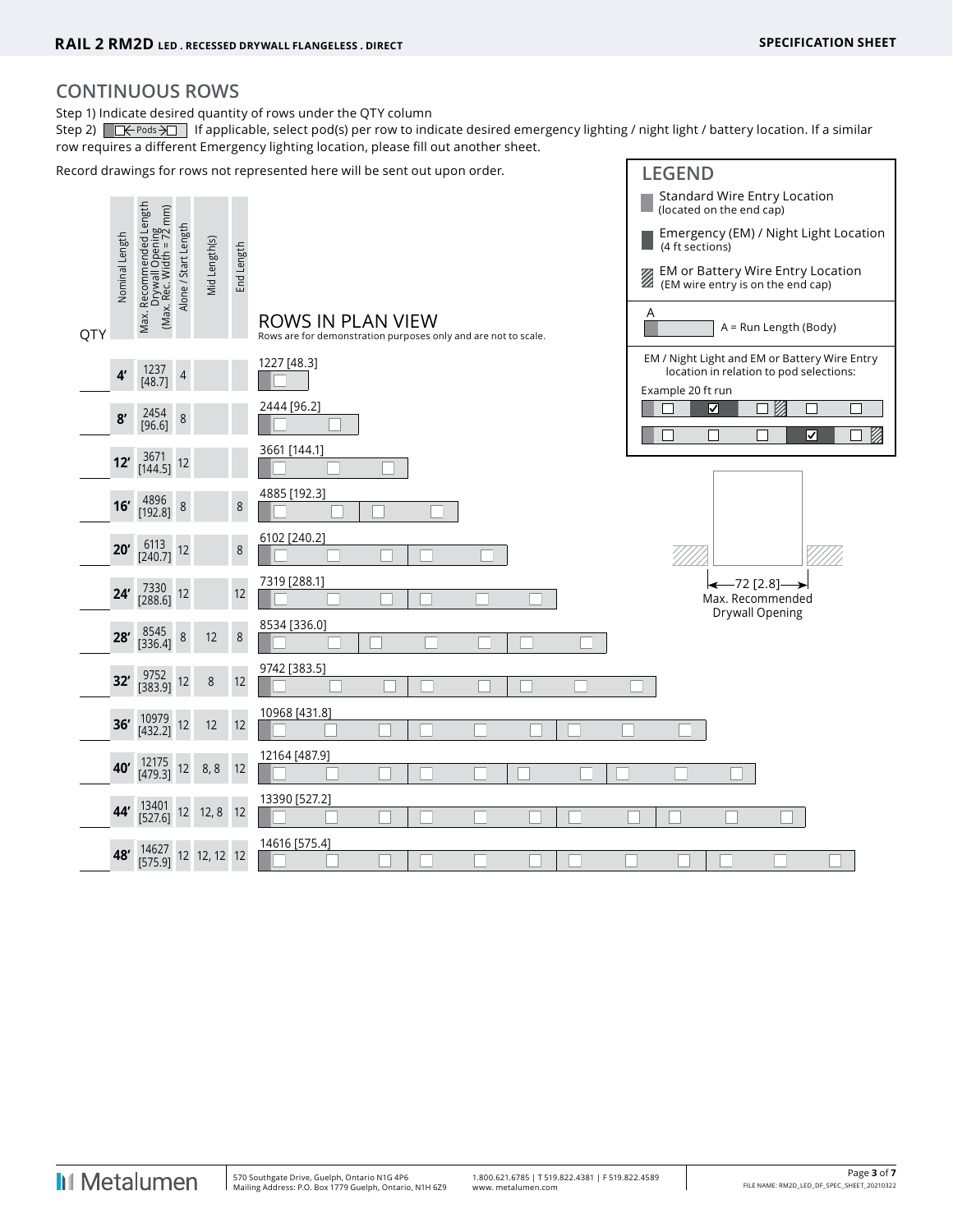$\bigcirc$ 

## **PATTERNS**

| Select<br>Pattern:                         | T-SHAPE (C)              | CROSS / X-SHAPE (C)      |
|--------------------------------------------|--------------------------|--------------------------|
| Pattern<br>Configuration                   |                          |                          |
| Indicate<br><b>Desired</b><br>Lengths (ft) | $A =$<br>B<br>$\equiv$   | $A =$<br>$B =$           |
| Minimum<br>Lengths                         | $A = 3$ ft<br>$B = 6$ ft | $A = 6$ ft<br>$B = 6$ ft |

# **A custom pattern configuration drawing is required in the grid below**

Approval drawings will be sent out upon order showing mounting locations.

 $\overline{1}$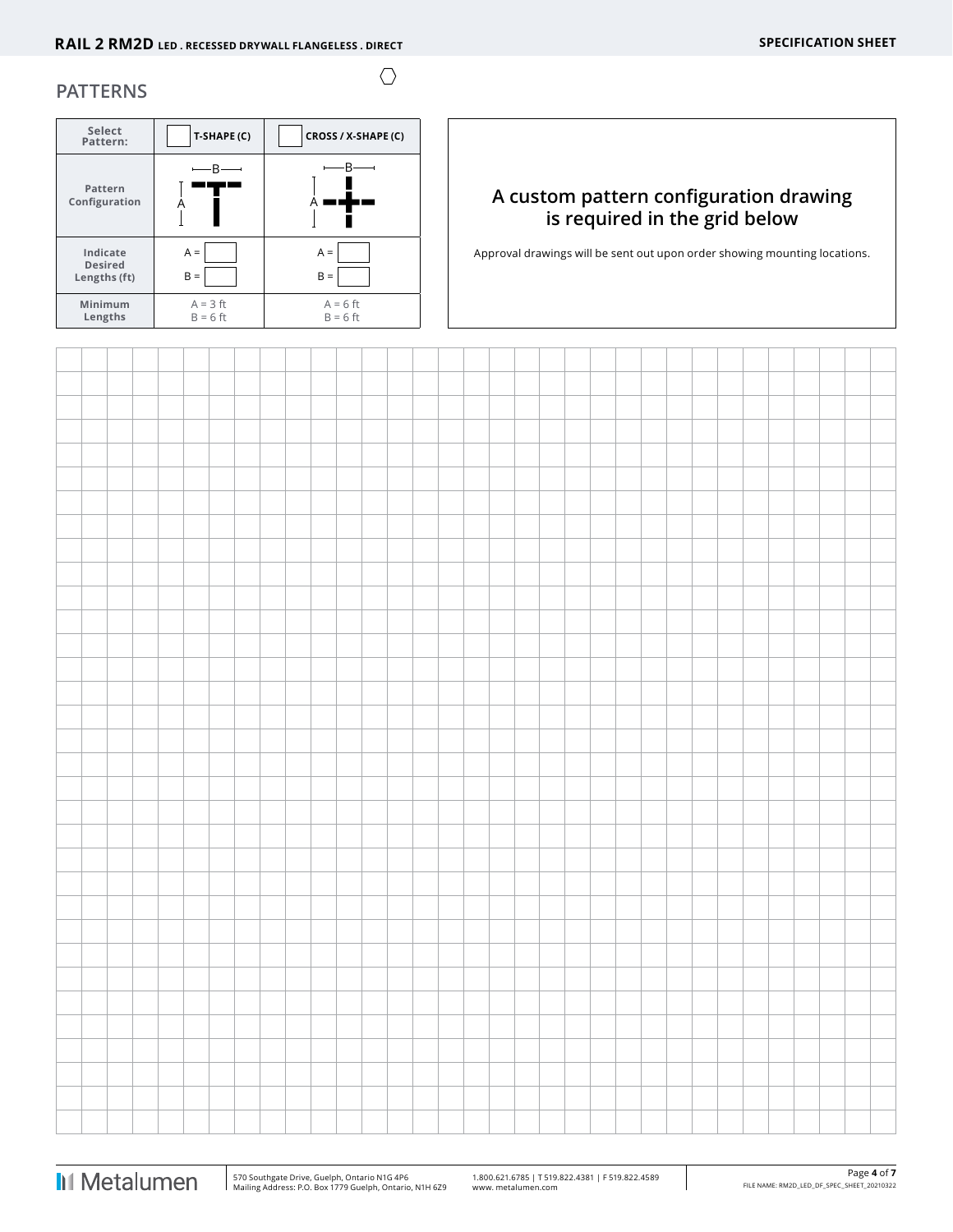### **WIRING**



# **CROSS SECTIONS**



### **SPECIFICATIONS**

Due to the Continuous Improvement Policy at Metalumen, we reserve the right to change our specifications without notice.

**Housing:** Rigid extruded aluminum body, 2.0mm (0.08") nominal wall thickness. Aluminum end caps. **Optical System:** Metalumen luminaires are designed to utilize leading edge LED technology combined with luminaire optimized reflectors and our custom diffusers, resulting in industry leading optical performance.

**BIOS LED:** BIOS SkyBlue® solutions have a peak wavelength at 490nm to provide an enhanced spectrum with high M/P (melanopic to photopic)

ratios while also providing a low Cyanosis Observation Index (COI), making it ideally suited for Healthcare and Healthy Lighting projects. BIOS® SkyBlue® lighting solutions also contribute to satisfying Circadian Lighting Design Feature for WELL Building Standard v1 and v2. BIOS is not suitable for insulated ceilings. **CRI:** 83+ for 3500K, 80 minimum for all CCTs in standard configurations. **Lumen Maintenance:** Minimum 50,000h with TM-21 lumen maintenance of 85% @ 25°C ambient

temperature (calculated based on IESNA LM-80-08 LED test data). L70: ≥60,000hrs. **Finish:** Satin aluminum, white and

black are standard finishes. For custom finish, contact factory. **Weight:** 0.95 kg/300mm [ 2.1 lb/ft ] **Mounting:** Mounting brackets provided.

**Electrical:** Factory prewired with easy wire quick connect sections. **Drivers:** Metalumen offers 0-10V dimming\* as a standard on our entire LED product offering. Dimming range is

1%-100%. Power factor is > 90%. Class 2 rating. Drivers are integral. **Approvals:** This product is cULus listed. All components are UL/CSA/QPS recognized or listed. RoHS compliant. **Environment:** Suitable for dry or damp locations.

*\*Standard drivers compatible with passive/ sinking dimmers. Please contact Metalumen if active/sourcing dimmer support is required.*

### **WARRANTY**

Metalumen will warrant defective luminaires for 5 years from date of purchase. Warranty is valid if luminaire is installed and used according to specification. If defective, Metalumen will send replacement boards or drivers at no cost along with detailed replacement instructions and instructions on how to return defective components to Metalumen.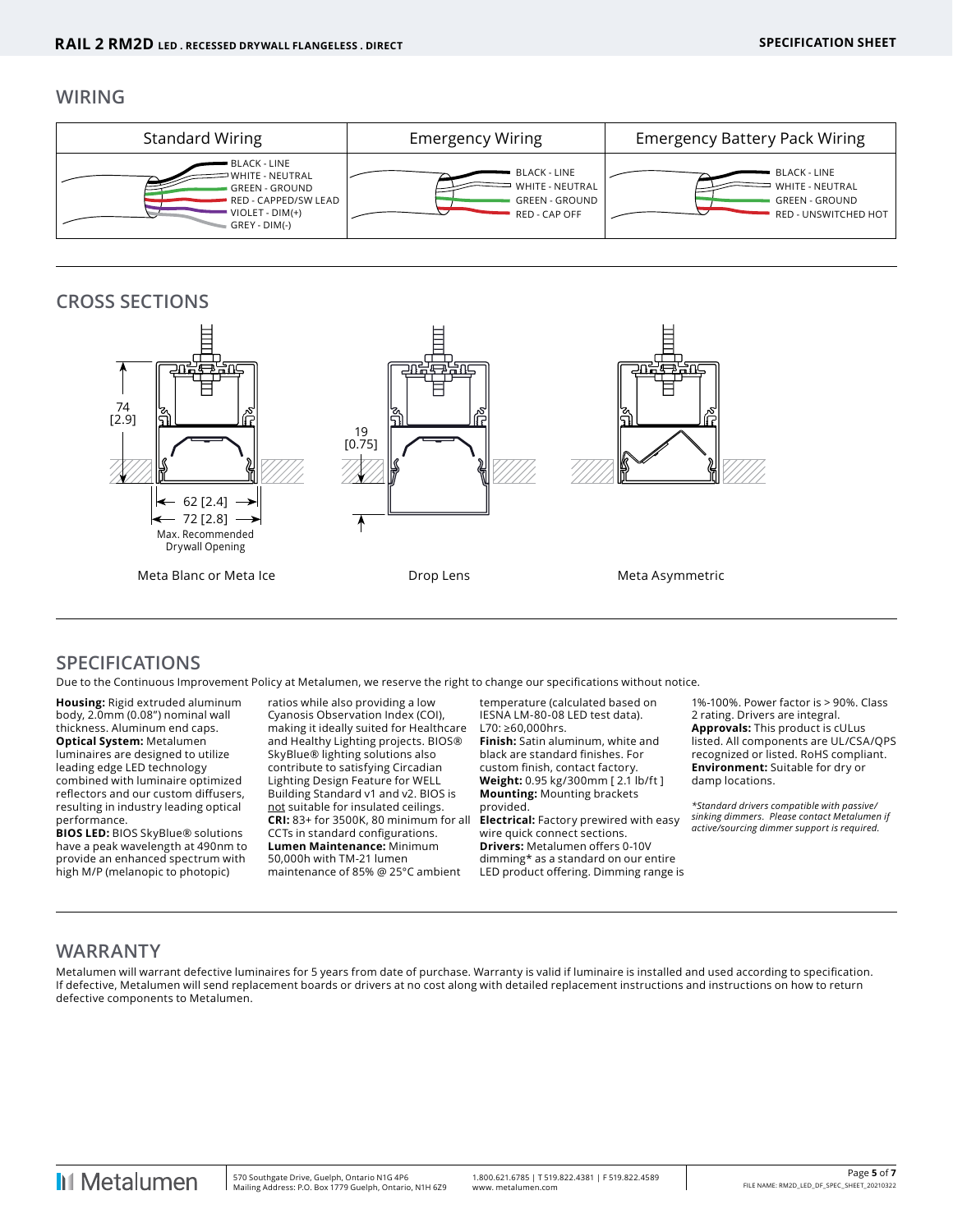# **PHOTOMETRIC DATA - 3500K, 80 CRI**

| Optics: Meta Blanc<br>IES File: RM2D-1L35K-4-MB-L3<br>Lumens: 595/ft Wattage: 6.1/ft<br>Efficacy: 98 Im/W | <b>ZONAL LUMEN SUMMARY</b><br>Lumens %Fixt<br>Zone<br>$0 - 90$<br>2385<br>100<br>0<br>90-180 0<br>$0 - 180$<br>2385<br>100 | <b>LUMINANCE DATA (CD/M2)</b><br>Horizontal Angle<br>Vertical<br>Angle<br>$\Omega$<br>45<br>90<br>45<br>10388 5519<br>4452<br>55<br>8871<br>3893 2959<br>65<br>7139<br>2495 1791<br>4884<br>1188 836<br>75<br>85<br>2111<br>270<br>200 | <b>PHOTOMETRIC</b><br><b>CURVE</b><br>100% Down         |
|-----------------------------------------------------------------------------------------------------------|----------------------------------------------------------------------------------------------------------------------------|----------------------------------------------------------------------------------------------------------------------------------------------------------------------------------------------------------------------------------------|---------------------------------------------------------|
| Optics: Meta Ice<br>IES File: RM2D-1L35K-4-M-L3<br>Lumens: 671/ft Wattage: 6.1/ft<br>Efficacy: 111 Im/W   | <b>ZONAL LUMEN SUMMARY</b><br>Lumens %Fixt<br>Zone<br>$0 - 90$<br>2689<br>100<br>0<br>90-180 0<br>$0 - 180$<br>2689<br>100 | <b>LUMINANCE DATA (CD/M2)</b><br>Horizontal Angle<br>Vertical<br>Angle<br>$\Omega$<br>45<br>90<br>11845 6275 4993<br>45<br>55<br>9920<br>4438 3396<br>65<br>2807 2061<br>7941<br>1370 955<br>75<br>5544<br>85<br>307<br>215<br>2386    | <b>PHOTOMETRIC</b><br><b>CURVE</b><br>100% Down         |
| Optics: Drop Lens<br>IES File: RM2D-1L35K-4-MD-L3<br>Lumens: 624/ft Wattage: 6.1/ft<br>Efficacy: 103 Im/W | ZONAL LUMEN SUMMARY<br>Lumens %Fixt<br>Zone<br>92<br>$0 - 90$<br>2305<br>8<br>90-180 194<br>$0 - 180$<br>2499<br>100       | <b>LUMINANCE DATA (CD/M2)</b><br>Horizontal Angle<br>Vertical<br>Angle<br>$\Omega$<br>45<br>90<br>4407 3743<br>45<br>8674<br>55<br>7203<br>3296 2876<br>65<br>2352 2073<br>5615<br>75<br>1535 1407<br>3834<br>85<br>1789<br>937<br>890 | <b>PHOTOMETRIC</b><br><b>CURVE</b><br>8% Up<br>92% Down |
|                                                                                                           |                                                                                                                            |                                                                                                                                                                                                                                        |                                                         |

IES File: **RM2D-1L35K-4-MA-L3** Lumens: **660/ft** Wattage: **6.0/ft** Efficacy: **109 lm/W**

| Zone                            | Lumens            | %Fixt           |
|---------------------------------|-------------------|-----------------|
| $0 - 90$<br>90-180<br>$0 - 180$ | 2645<br>U<br>2645 | 100<br>U<br>100 |

| LUMINANCE DATA (CD/M2) |      |                  |       |  |  |  |  |  |  |
|------------------------|------|------------------|-------|--|--|--|--|--|--|
| Vertical               |      | Horizontal Angle |       |  |  |  |  |  |  |
| Angle                  | N    | 45               | 90    |  |  |  |  |  |  |
| 45                     | 4188 | 5364             | 11647 |  |  |  |  |  |  |
| 55                     | 2957 | 3990             | 10258 |  |  |  |  |  |  |
| 65                     | 1997 | 2648             | 8589  |  |  |  |  |  |  |
| 75                     | 1002 | 1412             | 6107  |  |  |  |  |  |  |
| 85                     | 277  | 389              | 2650  |  |  |  |  |  |  |

**PHOTOMETRIC CURVE** 100% Down

274 549 823

Photometric performance is measured and scaled in accordance with IESNA LM-79.

**II** Metalumen

 $\overline{1}$